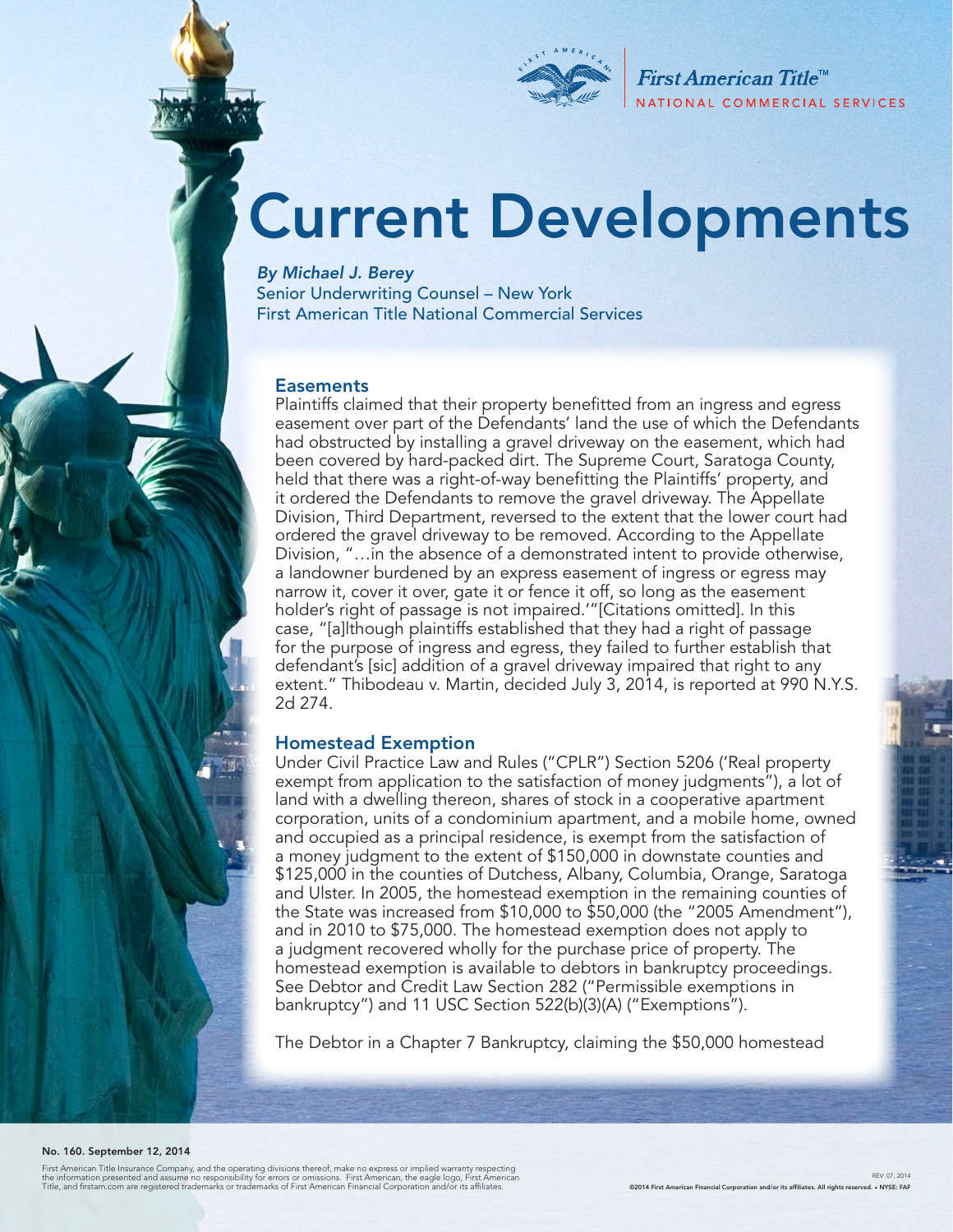## Current Developments First American Title National Commercial Services

exemption in effect when she filed for bankruptcy in 2009, moved to avoid two judgment liens totaling \$10,655 against her residence in Erie County. One of the judgment creditors asserted that the bankruptcy court should apply the \$10,000 exemption in effect when its judgment was perfected in 2003. The Bankruptcy Court ruled that the Debtor was entitled to the \$50,000 homestead exemption in effect when the Debtor's bankruptcy case was filed. The United States District Court for the Western District of New York affirmed, and the United States Court of Appeals for the Second Circuit then affirmed the ruling of the District Court.

The 2005 Amendment did not specify whether the increase in the homestead exemption was intended to apply to judgments pre-dating as well as those post-dating its enactment. However, according to the Second Circuit, "…the 2005 Amendment applies to all creditors and all obligations, including pre-existing obligations, regardless of whether the debt was reduced to a judgment lien prior to the statute's enactment; and (2) retroactive application of the exemption does not constitute an unconstitutional taking of pre-enactment judgment liens in violation of the Takings Clause [of the Fifth Amendment to the United States Constitution stating 'nor shall private property be taken for public use, without just compensation.']." 1256 Hertel Avenue Associates, LLC v. Calloway, decided August 1, 2014, is reported at 2014 WL 3765864.

#### Mortgage Foreclosures

The Referee testified that the foreclosure sale was held on October 18, 2010; the Memorandum of Sale set forth that the sale was held on June 15, 2010. On account of this discrepancy, exercising its equitable powers to prevent fraud, collusion, mistake or misconduct, the Supreme Court, Bronx County, applying CPLR Section 3003 ("Irregularity in judicial sale"), granted the Defendant's motion to vacate the judgment of foreclosure and set aside the foreclosure sale. Under CPLR Section 3003, "[a]t any time within one year after a sale made pursuant to a judgment or order, but not thereafter, the court, upon such terms as may be just, may set the sale aside for a failure to comply with the requirements of the civil practice law and rules as to the notice, time or manner of such sale, if a substantial right of a party was prejudiced by the defect…"

The Appellate Division, First Department, reversed the lower court's ruling and denied the Defendant's motion, which was made "outside the one-year statutory time limit." It further stated that it would have denied the motion even if it had been timely. "The typographical error in the Memorandum of Sale, which was executed following the sale, appears to have been a scrivener's error and does not constitute the kind of irregularity encompassed by CPLR 2003." Further, the claim that the sales price was unconscionably low was unrelated to the scrivener's error, and, in any event, "the alleged inadequacy of price alone 'does not furnish sufficient grounds for vacating a sale'' [Citation omitted]. Mooring Capital Fund, L.L.C. v. Bronx Miracle Gospel Tabernacle, Inc., decided July 31, 2014, is reported at 990 N.Y.S. 2d 508.

#### Mortgage Foreclosures/Affidavits

In support of its motion for summary judgment and the appointment of a referee to compute the amounts due, the foreclosing Plaintiff submitted an affidavit executed before a notary public in the State of Oklahoma. The Supreme Court, Kings County, denied the motion, raising, sua sponte, that the affidavit was submitted without the certificate of conformity required by CPLR Section 2309(c) ("Oaths and affirmations taken without the state"). The Appellate Division, Second Department, reversed and granted the Plaintiff's motion. The acknowledgement accompanying the affidavit "substantially conformed with the template requirement of Real Property Law Section 309-b ["Uniform forms of certificates of acknowledgment or proof without this state"] and constituted a certificate of conformity."

Further, according to the Appellate Division, if a certificate of conformity was required, "…the absence of a certificate of conformity is not, in and of itself, a fatal defect…,as it may be corrected nunc pro tunc or pursuant to CPLR Section 2001 ["Mistakes, omissions, defects and irregularities"], which permits trial courts to disregard mistakes, omissions, defects, or irregularities at any time during an action where a substantial right of a party is

*Current Developments* | First American Title National Commercial Services | No. 160. September 12, 2014 Page 2

reprinted without written permission obtained in advance from First American Title.

First American Title Insurance Company, and the operating divisions thereof, make no express or implied warranty respecting<br>the information presented and assume no responsibility for errors or omissions. First American end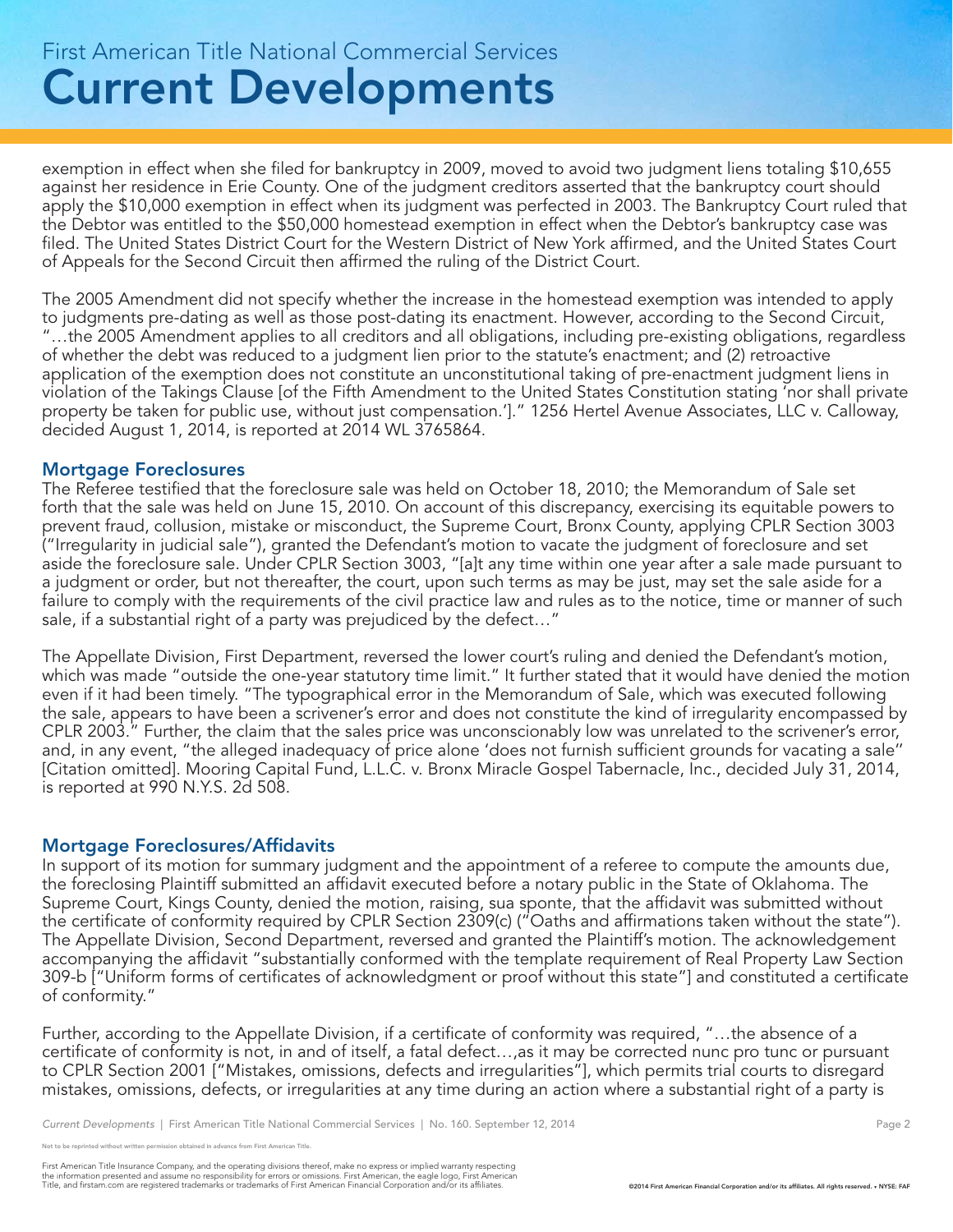not prejudiced. Thus, even if the certificate of conformity was inadequate or missing, no substantial right of the defendants is prejudiced. As they [the defendants] failed to oppose the plaintiff's motion or raise the issue, it was inappropriate for the Supreme Court to, sua sponte, do so on the defendants' behalf. [Citations omitted]

The Appellate Division also noted that CPLR Section 2309(c), Real Property Law Section 299 ("Acknowledgments and proofs without the state, but within the United States…") and Real Property Law Section 311(5) ("Authentication of acknowledgements and proofs made without the state"), when read together, do not require a separate "certificate of authentication" to confirm the authority of a foreign state notary. Midfirst Bank v. Agho, decided August 13, 2014, is reported at 2014 WL 3929100.

#### Mortgage Foreclosure/Right of Redemption

Defendants entered into a contract, which was not recorded, to purchase two lots in a planned subdivision. The contract afforded them a right of occupancy prior to closing. Plaintiff, the holder of the mortgage on the property, foreclosed, acquired title and terminated the Defendants' contract of sale. On obtaining subdivision approval, the Plaintiff inquired as to whether the Defendants were still interested in purchasing the two lots and was advised that the Defendants would not be proceeding with the transaction. The Defendants were then evicted.

Plaintiff commenced an action for strict foreclosure under RPAPL Section 1352 ("Judgment foreclosing right of redemption") against the Defendants and others. The Supreme Court, Warren County, granted the Plaintiff's motion for summary judgment against the Defendants and dismissed the Defendants' affirmative defenses and counterclaim. The Appellate Division, Third Department, affirmed the ruling of the lower court. The Plaintiff having terminated the contract with the Defendants, the Defendants' rejection of the Plaintiff's offer to sell the lots, and the Defendants eviction from the property "was more than sufficient to discharge plaintiff's initial burden on the motion for summary judgment." Agility Funding, LLC v. Wholey, decided July 17, 2014, is reported at 990 N.Y.S. 2d 666.

#### Mortgage Recording Tax/New York State Transfer Tax

New York State's Department of Taxation and Finance announced that the interest rate to be charged for the period October 1, 2014 – December 31, 2014 on late payments and assessments of Mortgage Recording Tax and the State's Real Estate Transfer Tax will be 7.5% per annum, compounded daily. The interest rate to be paid on refunds will be 2% per annum, compounded daily. The notice issued by the Department is posted at http://www. tax.ny.gov/pay/all/int\_curr.htm.

#### Mortgages/Standing

Plaintiffs sought a determination that they owned certain real property. They moved for summary judgment for an Order canceling a mortgage purportedly held by Deutsche Bank National Trust Company, as Indenture Trustee, asserting that the assignment of the mortgage to Deutsche Bank was invalid and it lacked standing to foreclose. The Supreme Court, Orange County, denied the Plaintiffs' motion and the Appellate Division, Second Department. affirmed. According to the Appellate Division, "[e]ven if Deutsche Bank presently lacks standing to commence an action to foreclose the mortgage, the validity of the mortgage itself is not thereby vitiated." Homar v. American Home Mortgage Acceptance, Inc., decided July 30, 2014, is reported at 989 N.Y.S. 2d 856.

#### Mortgages/Subordination

In the Bankruptcy of the owner of real property in Queens County, the holder of the second mortgage (the "Sperry Mortgage") commenced an adversary proceeding seeking a declaratory judgment that the modification of a first mortgage (the "Chase Mortgage") without the consent of the holder of the Sperry Mortgage

*Current Developments* | First American Title National Commercial Services | No. 160. September 12, 2014 **Page 3** Page 3

printed without written permission obtained in advance from First American Title.

First American Title Insurance Company, and the operating divisions thereof, make no express or implied warranty respecting<br>the information presented and assume no responsibility for errors or omissions. First American fin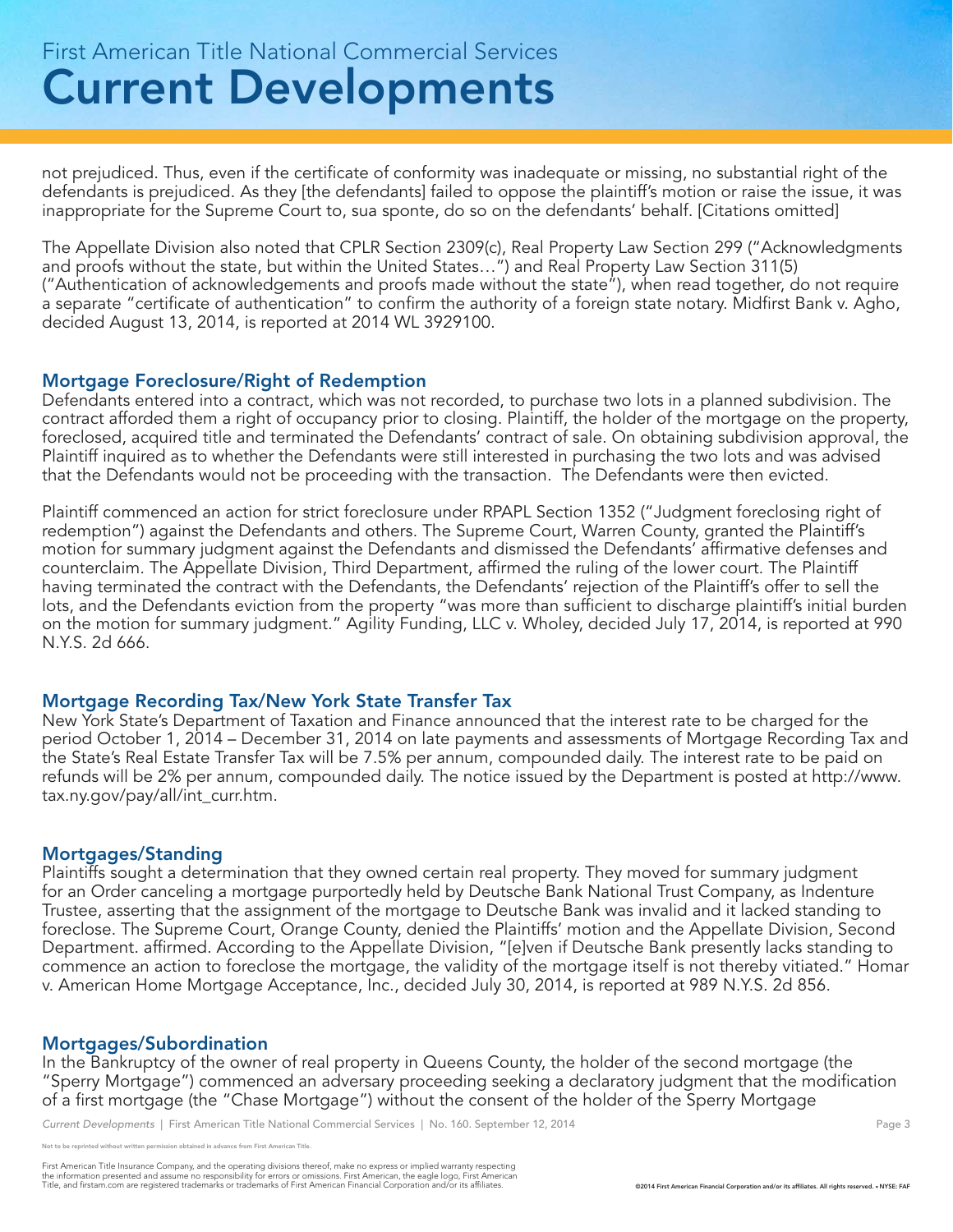subordinated the Chase Mortgage, at least in part, to the Sperry Mortgage.

The Chase Mortgage, executed in 2005, was modified under the Federal Home Affordable Modification Program ("HAMP") in 2010. The maturity date of the Note was extended by one month; amounts in arrears were deferred, without interest, to the end of the term of the Note; and the interest rate was reduced. No new funds were advanced. The Sperry Mortgage was executed in 2007.

The holder of the Sperry Mortgage asserted that the deferral of principal under the Chase Mortgage prejudiced its position by making the Chase Note and Mortgage more susceptible to default at maturity and would result, on the foreclosure of the Chase Mortgage, in reduced proceeds being available to satisfy the obligation to the holder of the Sperry Mortgage. It claimed that the Sperry Mortgage was entitled to priority over the lien of the Chase Mortgage, at least to the extent of the amount of the deferred principal.

The Bankruptcy Court for the Eastern District of New York granted the Chase Mortgage holder's motion for summary judgment. According to the Court, "[i]n considering whether a modification should cause a senior mortgage to become wholly or partially subordinate to a junior lien, the courts look at the particulars of the modification and scrutinize certain factors of the transaction. The principal factors considered are whether the modification increased the interest rate or the principal amount of the mortgage obligation." In this case, there was no basis on which to subordinate the Chase Mortgage to the Sperry Mortgage. "...[T]he 2010 Modification neither increased the interest rate nor increased the amount secured by the Chase Mortgage, or otherwise impaired the Sperry Mortgage in any other manner."

The Court pointed out that the modification of the Chase Mortgage substantially lowered the interest rate; the deferred principal did not bear interest; the modification of the defaulted Chase Mortgage loan improved the ability of the Debtor to make payments under the Sperry Mortgage; and the Sperry Mortgage matured 14 years before the Chase Mortgage. Sperry Associates Federal Credit Union v. U.S. Bank, National Association, as Trustee, decided August 14, 2014, is reported at 2014 WL 3973825.

### Mortgage Recording Tax/New York State Transfer Tax

The Office of Tax Policy Analysis in New York State's Department of Taxation and Finance has posted its Annual Statistical Report of New York State Tax Collections for the State's fiscal year 2013-2014 (April 1, 2013-March 31, 2014). According to the Report, the Real Estate Transfer Tax collected in FY 2013-2014 was \$911,351,843, up from \$756,354,761 collected in FY 2012-2013. Mortgage recording tax collected statewide in FY 2013-2014 was \$1,765,071,336, the mortgage recording tax collected in New York City being \$1,216,719,377. As reported in the Annual Statistical Report issued for FY 2012-2013, for that fiscal year the mortgage recording tax collected statewide was \$1,481,063,300; the mortgage tax collected in New York City was \$964,196,020. The Report for Fiscal Year 2013-2014 is posted at: http://www.tax.ny.gov/research/stats/statistics/new\_reports.htm.

### Zoning/Development Rights

The Supreme Court, Queens County, ordered that a Certification of Parties-in-Interest, a Zoning Lot Description and Ownership Statement and a Declaration of Zoning Lot Restrictions, recorded to effect a zoning lot merger for the transfer of development rights to a development site within a merged zoning lot, be stricken from the records of the New York City Register for not accounting for the mortgagee of a lot from which development rights were to be transferred.

According to Section 12-10 of New York City's Zoning Resolution, "[e]ach Declaration [of Restrictions] shall be executed by each party in interest…excepting any such party as shall have waived its right to execute such Declaration…" The mortgagee in question was a party-in-interest; as it "did not execute the Declaration and did

reprinted without written permission obtained in advance from First American Title.

First American Title Insurance Company, and the operating divisions thereof, make no express or implied warranty respecting<br>the information presented and assume no responsibility for errors or omissions. First American fin